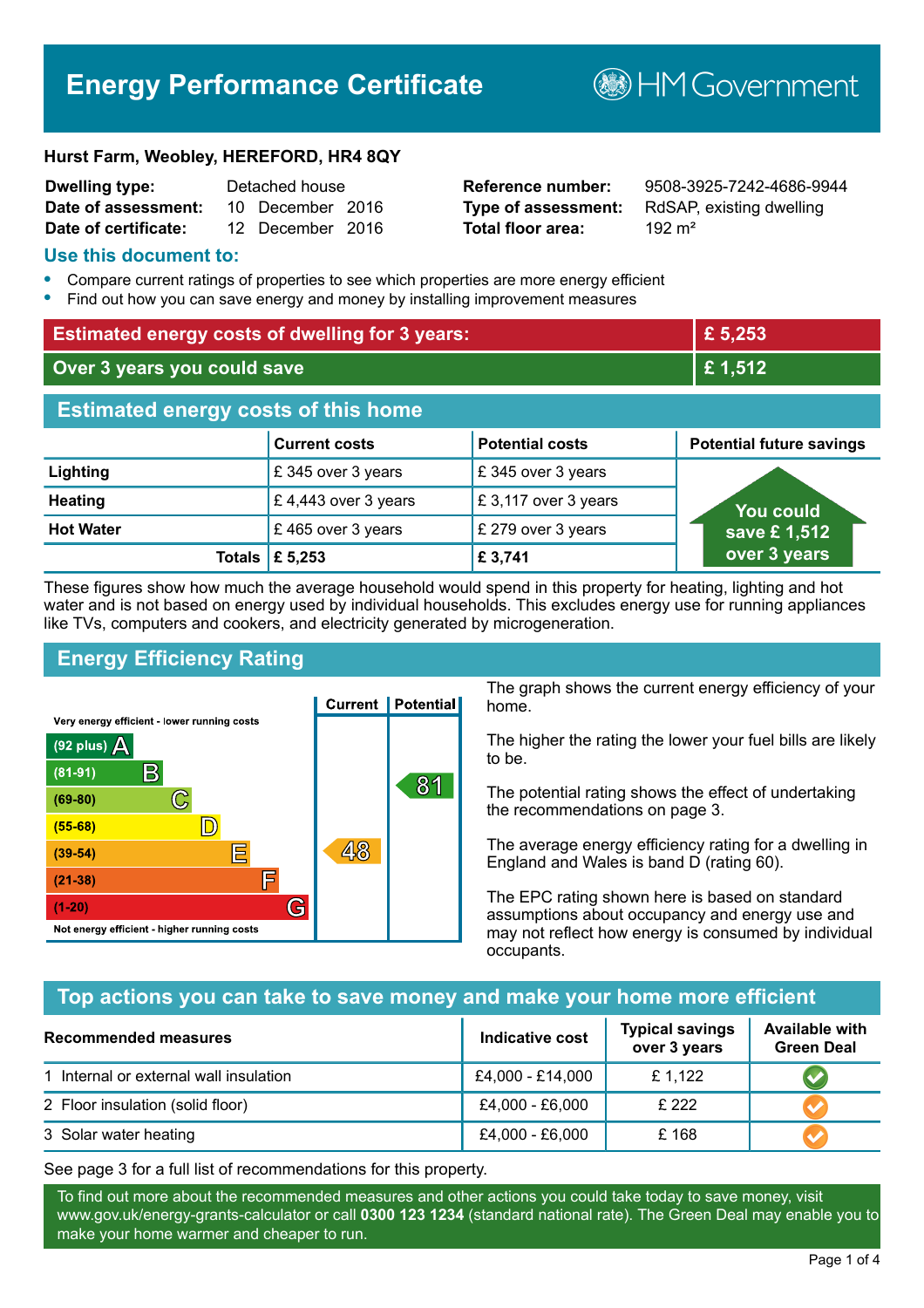**Energy Performance Certificate**

## **Summary of this home's energy performance related features**

| <b>Element</b>        | <b>Description</b>                                        | <b>Energy Efficiency</b> |
|-----------------------|-----------------------------------------------------------|--------------------------|
| Walls                 | Timber frame, as built, no insulation (assumed)           | *****                    |
|                       | Sandstone or limestone, as built, no insulation (assumed) | *****                    |
| Roof                  | Pitched, 250 mm loft insulation                           | ★★★★☆                    |
| Floor                 | Solid, no insulation (assumed)                            |                          |
| Windows               | Mostly double glazing                                     | ★★★☆☆                    |
| Main heating          | Boiler and radiators, oil                                 | ★★★☆☆                    |
| Main heating controls | Programmer, room thermostat and TRVs                      | ★★★★☆                    |
| Secondary heating     | Room heaters, wood logs                                   |                          |
| Hot water             | From main system                                          | ★★★☆☆                    |
| Lighting              | Low energy lighting in 75% of fixed outlets               | ***                      |

Current primary energy use per square metre of floor area: 216 kWh/m² per year

The assessment does not take into consideration the physical condition of any element. 'Assumed' means that the insulation could not be inspected and an assumption has been made in the methodology based on age and type of construction.

See addendum on the last page relating to items in the table above.

#### **Low and zero carbon energy sources**

Low and zero carbon energy sources are sources of energy that release either very little or no carbon dioxide into the atmosphere when they are used. Installing these sources may help reduce energy bills as well as cutting carbon. The following low or zero carbon energy sources are provided for this home:

**•** Biomass secondary heating

#### **Your home's heat demand**

For most homes, the vast majority of energy costs derive from heating the home. Where applicable, this table shows the energy that could be saved in this property by insulating the loft and walls, based on typical energy use (shown within brackets as it is a reduction in energy use).

| <b>Heat demand</b>           | <b>Existing dwelling</b> | Impact of loft<br>insulation | Impact of cavity<br>wall insulation | Impact of solid<br>wall insulation |
|------------------------------|--------------------------|------------------------------|-------------------------------------|------------------------------------|
| Space heating (kWh per year) | 27,865                   | N/A                          | N/A                                 | (7, 212)                           |
| Water heating (kWh per year) | 3.014                    |                              |                                     |                                    |

You could receive Renewable Heat Incentive (RHI) payments and help reduce carbon emissions by replacing your existing heating system with one that generates renewable heat, subject to meeting minimum energy efficiency requirements. The estimated energy required for space and water heating will form the basis of the payments. For more information, search for the domestic RHI on the www.gov.uk website.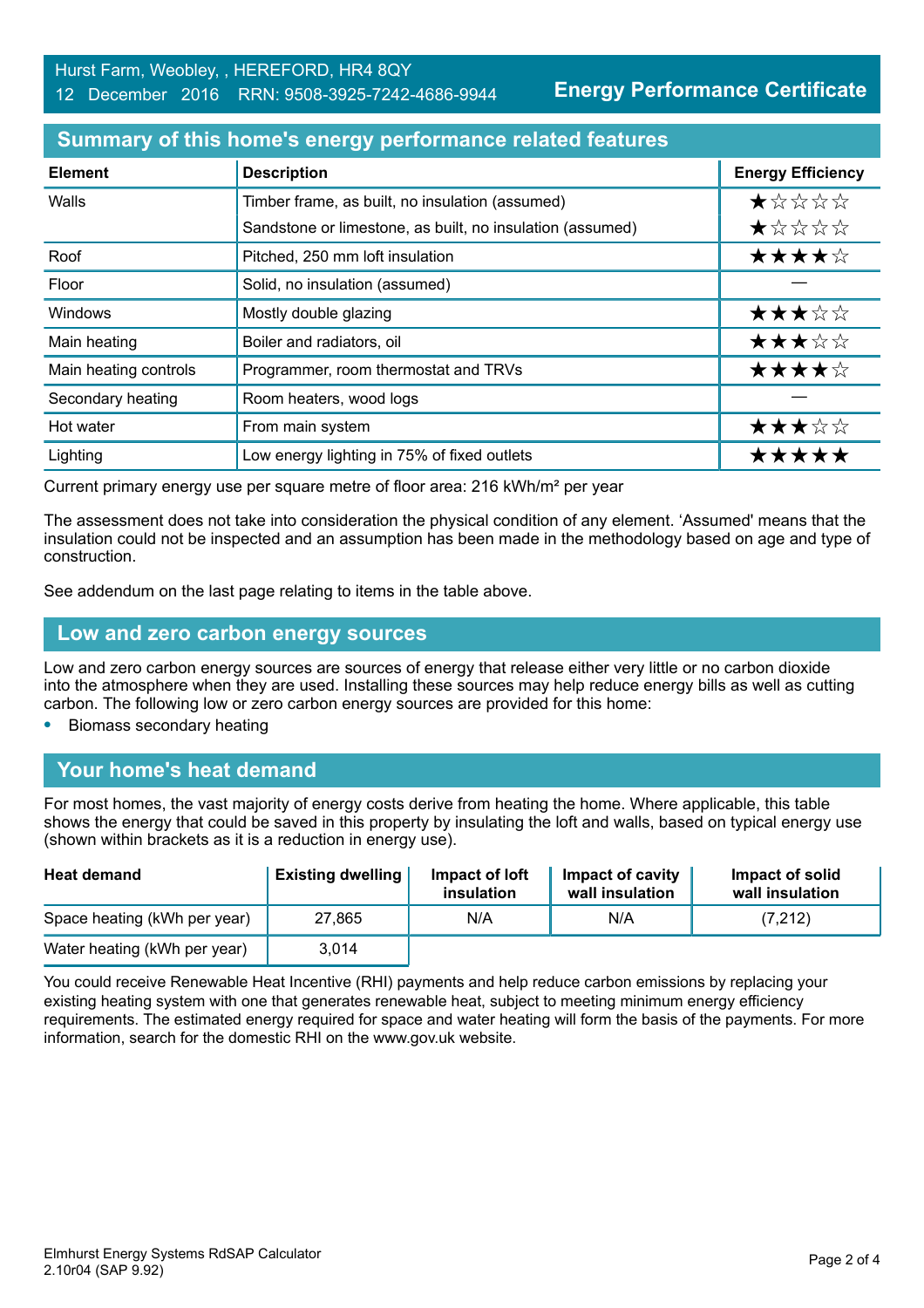# **Recommendations**

The measures below will improve the energy performance of your dwelling. The performance ratings after improvements listed below are cumulative; that is, they assume the improvements have been installed in the order that they appear in the table. Further information about the recommended measures and other simple actions you could take today to save money is available at www.gov.uk/energy-grants-calculator. Before installing measures, you should make sure you have secured the appropriate permissions, where necessary. Such permissions might include permission from your landlord (if you are a tenant) or approval under Building Regulations for certain types of work.

Measures with a green tick  $\bullet$  may be supported through the Green Deal finance. If you want to take up measures with an orange tick **th** through Green Deal finance, be aware you may need to contribute some payment up-front.

| <b>Recommended measures</b>          | <b>Indicative cost</b> | <b>Typical savings</b><br>per year | <b>Rating after</b><br><b>improvement</b> | <b>Green Deal</b><br>finance |
|--------------------------------------|------------------------|------------------------------------|-------------------------------------------|------------------------------|
| Internal or external wall insulation | £4,000 - £14,000       | £374                               | <b>D59</b>                                | $\blacktriangledown$         |
| Floor insulation (solid floor)       | £4,000 - £6,000        | £74                                | <b>D62</b>                                | $\blacktriangledown$         |
| Solar water heating                  | £4,000 - £6,000        | £ 56                               | <b>D63</b>                                |                              |
| Solar photovoltaic panels, 2.5 kWp   | £5,000 - £8,000        | £ 284                              | C69                                       | $\blacktriangledown$         |
| Wind turbine                         | £15,000<br>$- E25,000$ | £ 552                              | <b>B81</b>                                |                              |

# **Opportunity to benefit from a Green Deal on this property**

Green Deal Finance allows you to pay for some of the cost of your improvements in instalments under a Green Deal Plan (note that this is a credit agreement, but with instalments being added to the electricity bill for the property). The availability of a Green Deal Plan will depend upon your financial circumstances. There is a limit to how much Green Deal Finance can be used, which is determined by how much energy the improvements are estimated to **save** for a 'typical household'.

You may be able to obtain support towards repairs or replacements of heating systems and/or basic insulation measures, if you are in receipt of qualifying benefits or tax credits. To learn more about this scheme and the rules about eligibility, call the Energy Saving Advice Service on **0300 123 1234** for England and Wales.